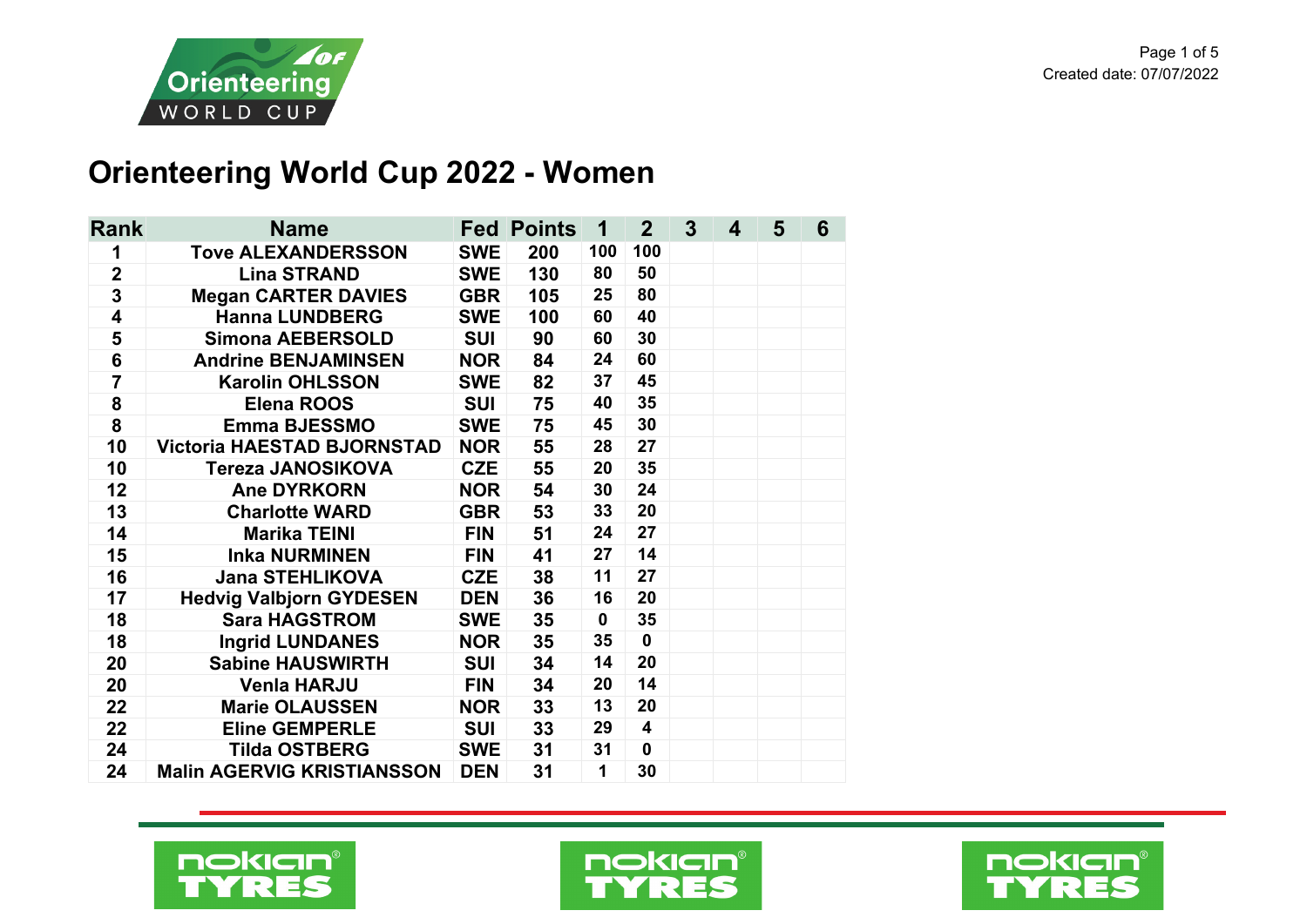

| <b>Rank</b> | <b>Name</b>                     |            | <b>Fed Points</b>       | 1                       | $\mathbf{2}$            | 3 <sup>5</sup> | 4 | 5 | 6 |
|-------------|---------------------------------|------------|-------------------------|-------------------------|-------------------------|----------------|---|---|---|
| 26          | <b>Nicoline Friberg KLYSNER</b> | <b>DEN</b> | 30                      | 10                      | 20                      |                |   |   |   |
| 27          | <b>Isia BASSET</b>              | <b>FRA</b> | 29                      | 15                      | 14                      |                |   |   |   |
| 28          | <b>Ida HAAPALA</b>              | <b>FIN</b> | 27                      | 27                      | $\mathbf 0$             |                |   |   |   |
| 29          | <b>Lisa RISBY</b>               | <b>SWE</b> | 24                      |                         | 24                      |                |   |   |   |
| 29          | <b>Martina RUCH</b>             | <b>SUI</b> | 24                      | $\mathbf 0$             | 24                      |                |   |   |   |
| 31          | <b>Aleksandra HORNIK</b>        | <b>POL</b> | 22                      | 22                      | $\mathbf 0$             |                |   |   |   |
| 31          | <b>Vilma VON KRUSENSTIERNA</b>  | <b>SWE</b> | 22                      | 22                      | $\mathbf 0$             |                |   |   |   |
| 33          | <b>Veera KLEMETTINEN</b>        | <b>FIN</b> | 20                      | 12                      | 8                       |                |   |   |   |
| 33          | <b>Emma Louise ARNESEN</b>      | <b>NOR</b> | 20                      | $\mathbf 0$             | 20                      |                |   |   |   |
| 35          | <b>Hanna WISNIEWSKA</b>         | <b>POL</b> | 18                      | $\overline{\mathbf{4}}$ | 14                      |                |   |   |   |
| 35          | <b>Grace MOLLOY</b>             | <b>GBR</b> | 18                      | 18                      | $\mathbf 0$             |                |   |   |   |
| 37          | <b>Alva SONESSON</b>            | <b>SWE</b> | 17                      | 17                      |                         |                |   |   |   |
| 38          | <b>Kirsi NURMI</b>              | <b>FIN</b> | 14                      | $\mathbf 0$             | 14                      |                |   |   |   |
| 38          | <b>Cecilie ANDERSEN</b>         | <b>GBR</b> | 14                      | $\mathbf 0$             | 14                      |                |   |   |   |
| 38          | <b>Deborah STADLER</b>          | <b>SUI</b> | 14                      | 6                       | 8                       |                |   |   |   |
| 41          | <b>Sandra GROSBERGA</b>         | <b>LAT</b> | 9                       | 9                       | 0                       |                |   |   |   |
| 41          | <b>Anu TUOMISTO</b>             | <b>FIN</b> | 9                       | $\boldsymbol{9}$        | $\mathbf 0$             |                |   |   |   |
| 41          | <b>Elisa MATTILA</b>            | <b>FIN</b> | 9                       | 9                       | $\mathbf 0$             |                |   |   |   |
| 44          | <b>Caroline GJOTTERUP</b>       | <b>DEN</b> | 8                       | $\overline{\mathbf{4}}$ | 4                       |                |   |   |   |
| 44          | <b>Evely KAASIKU</b>            | <b>EST</b> | 8                       | $\mathbf 0$             | 8                       |                |   |   |   |
| 44          | <b>Denisa KOSOVA</b>            | <b>CZE</b> | 8                       | $\mathbf 0$             | 8                       |                |   |   |   |
| 44          | <b>Ingeborg EIDE</b>            | <b>NOR</b> | 8                       | $\mathbf 0$             | 8                       |                |   |   |   |
| 44          | <b>Ylvi KASTNER</b>             | <b>AUT</b> | 8                       | $\mathbf 0$             | 8                       |                |   |   |   |
| 49          | <b>Cecile CALANDRY</b>          | <b>FRA</b> | 5                       | 5                       | $\mathbf 0$             |                |   |   |   |
| 50          | <b>Susen LOESCH</b>             | <b>GER</b> | $\overline{\mathbf{4}}$ | $\overline{\mathbf{4}}$ | $\mathbf 0$             |                |   |   |   |
| 50          | <b>Anna NILSSON SIMKOVICS</b>   | <b>AUT</b> | 4                       | 0                       | 4                       |                |   |   |   |
| 50          | <b>Florence HANAUER</b>         | <b>FRA</b> | $\overline{\mathbf{4}}$ | $\mathbf 0$             | $\overline{\mathbf{4}}$ |                |   |   |   |
| 50          | <b>Cecilie Friberg KLYSNER</b>  | <b>DEN</b> | 4                       | $\mathbf{0}$            | 4                       |                |   |   |   |





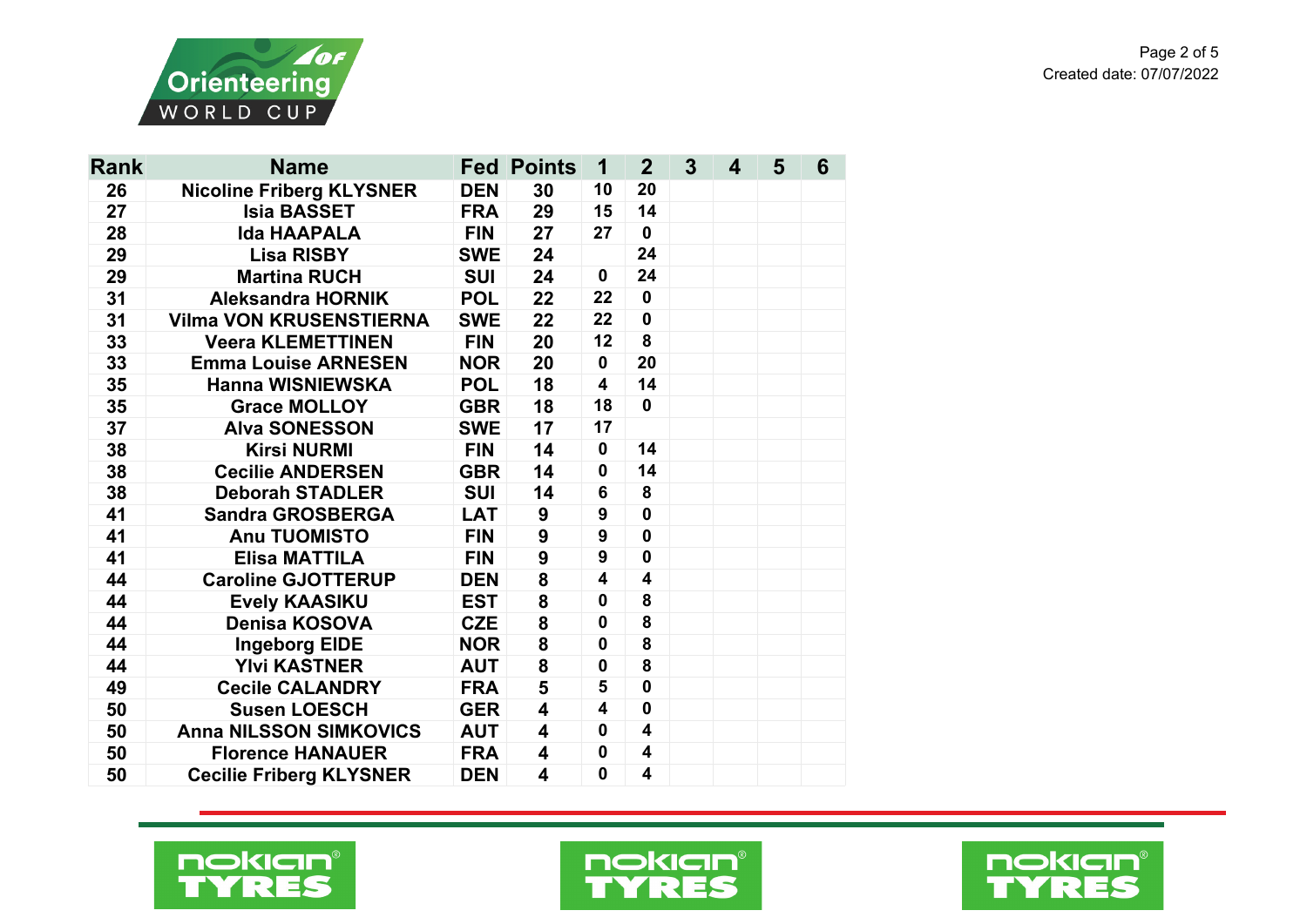

| Rank | <b>Name</b>                       |            | <b>Fed Points</b>       | 1            | $\mathbf{2}$            | $\overline{3}$ | 4 | 5 | 6 |
|------|-----------------------------------|------------|-------------------------|--------------|-------------------------|----------------|---|---|---|
| 50   | <b>Eef VAN DONGEN</b>             | <b>NED</b> | 4                       | 0            | 4                       |                |   |   |   |
| 50   | <b>Ida AGERVIG KRISTIANSSON</b>   | <b>DEN</b> | $\overline{\mathbf{4}}$ | $\mathbf 0$  | $\overline{\mathbf{4}}$ |                |   |   |   |
|      | <b>Marion AEBI</b>                | <b>SUI</b> | $\mathbf 0$             | $\mathbf 0$  | $\mathbf 0$             |                |   |   |   |
|      | <b>Adela FINSTRLOVA</b>           | <b>CZE</b> | $\boldsymbol{0}$        | $\mathbf 0$  | $\mathbf{0}$            |                |   |   |   |
|      | <b>Ausrine KUTKAITE</b>           | <b>LTU</b> | $\boldsymbol{0}$        | $\mathbf 0$  | $\mathbf 0$             |                |   |   |   |
|      | <b>Alice LEAKE</b>                | <b>GBR</b> | $\mathbf 0$             | $\mathbf 0$  | $\mathbf 0$             |                |   |   |   |
|      | <b>Anne Johanne Lind NOERBECH</b> | <b>NOR</b> | $\mathbf 0$             | $\mathbf 0$  | $\mathbf 0$             |                |   |   |   |
|      | <b>Josefine LIND</b>              | <b>DEN</b> | $\mathbf 0$             | $\mathbf 0$  |                         |                |   |   |   |
|      | <b>Patricia NIEKE</b>             | <b>GER</b> | $\boldsymbol{0}$        | $\mathbf 0$  | $\mathbf 0$             |                |   |   |   |
|      | <b>Hannula Katrin PANDIS</b>      | <b>EST</b> | $\mathbf 0$             | 0            | $\mathbf 0$             |                |   |   |   |
|      | <b>Olena PITIRIMOVA</b>           | <b>UKR</b> | $\mathbf 0$             | 0            | $\mathbf{0}$            |                |   |   |   |
|      | <b>Mariya POLISHCHUK</b>          | <b>UKR</b> | $\mathbf 0$             | 0            | $\mathbf 0$             |                |   |   |   |
|      | <b>Carina POLZER</b>              | <b>AUT</b> | $\mathbf 0$             | $\mathbf 0$  | $\mathbf 0$             |                |   |   |   |
|      | <b>Laura RAMSTEIN</b>             | <b>AUT</b> | $\mathbf 0$             | $\mathbf 0$  | $\mathbf 0$             |                |   |   |   |
|      | Gabija RAZAITYTE SAUNORIENE LTU   |            | $\mathbf 0$             | $\mathbf{0}$ | $\mathbf 0$             |                |   |   |   |
|      | <b>Annika SIMONSEN</b>            | <b>DEN</b> | $\mathbf 0$             | 0            |                         |                |   |   |   |
|      | <b>Olivia SPROD</b>               | <b>AUS</b> | $\boldsymbol{0}$        | 0            | $\mathbf 0$             |                |   |   |   |
|      | <b>Agata OLEJNIK</b>              | <b>POL</b> | $\mathbf 0$             | $\mathbf 0$  | $\mathbf{0}$            |                |   |   |   |
|      | <b>Miri Thrane OEDUM</b>          | <b>DEN</b> | $\boldsymbol{0}$        |              | $\mathbf 0$             |                |   |   |   |
|      | <b>Paula GROSS</b>                | <b>SUI</b> | $\mathbf 0$             | $\mathbf 0$  | $\mathbf 0$             |                |   |   |   |
|      | <b>Hanna MUELLER</b>              | <b>GER</b> | $\mathbf 0$             | $\mathbf 0$  | $\mathbf 0$             |                |   |   |   |
|      | <b>Vilija GVILDIENE</b>           | <b>LTU</b> | $\mathbf 0$             | $\mathbf 0$  | $\mathbf 0$             |                |   |   |   |
|      | <b>Paula STARKE</b>               | <b>GER</b> | $\mathbf 0$             | 0            | $\mathbf 0$             |                |   |   |   |
|      | <b>Maelle BEAUVIR</b>             | <b>FRA</b> | $\mathbf 0$             | $\mathbf 0$  | $\mathbf 0$             |                |   |   |   |
|      | <b>Anika GASSNER</b>              | <b>AUT</b> | $\mathbf 0$             | $\mathbf 0$  | $\mathbf 0$             |                |   |   |   |
|      | <b>Marta GUIJO ALONSO</b>         | <b>ESP</b> | $\mathbf 0$             | $\mathbf 0$  | $\mathbf 0$             |                |   |   |   |
|      | <b>Fiona BUNN</b>                 | <b>GBR</b> | $\mathbf 0$             | $\mathbf 0$  | $\mathbf 0$             |                |   |   |   |
|      | <b>Ana CAMARASA</b>               | <b>ESP</b> | $\mathbf 0$             | 0            | $\mathbf 0$             |                |   |   |   |





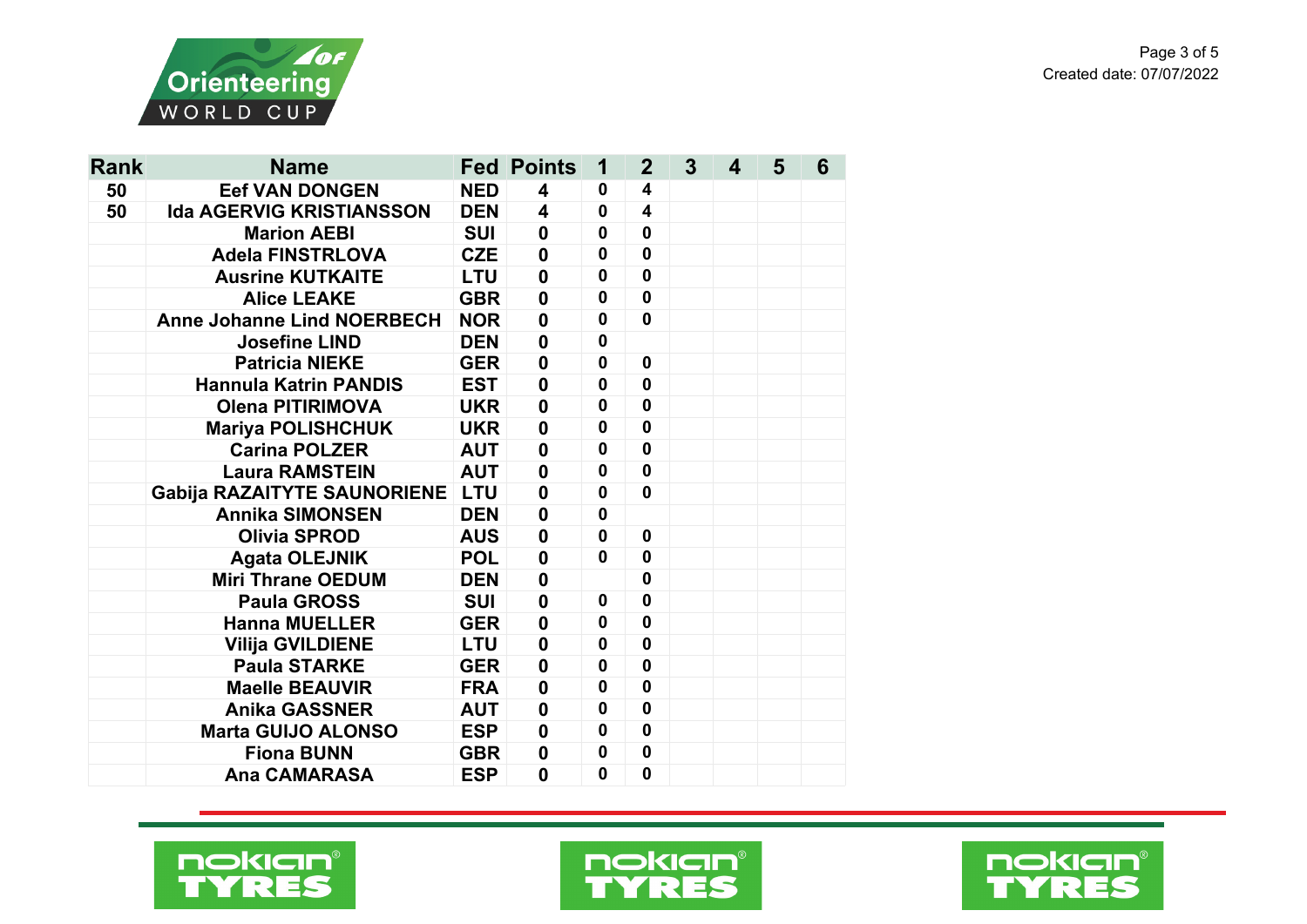

| <b>Rank</b> | <b>Name</b>                   |            | <b>Fed Points</b> | 1            | $\overline{2}$ | 3 | 4 | 5 | 6 |
|-------------|-------------------------------|------------|-------------------|--------------|----------------|---|---|---|---|
|             | <b>Leonore WINKLER</b>        | <b>GER</b> | 0                 | 0            | 0              |   |   |   |   |
|             | <b>Birte FRIEDRICHS</b>       | <b>GER</b> | $\mathbf 0$       | $\mathbf 0$  | $\mathbf 0$    |   |   |   |   |
|             | <b>Line CEDERBERG</b>         | <b>DEN</b> | $\mathbf 0$       |              | $\mathbf 0$    |   |   |   |   |
|             | <b>Maria PRIETO</b>           | <b>ESP</b> | $\boldsymbol{0}$  | $\mathbf 0$  | $\mathbf{0}$   |   |   |   |   |
|             | <b>Cecile FOLTZER</b>         | <b>FRA</b> | $\mathbf 0$       | $\mathbf 0$  | $\mathbf{0}$   |   |   |   |   |
|             | <b>Kateryna DZEMA</b>         | <b>UKR</b> | $\mathbf 0$       | $\mathbf{0}$ | $\mathbf{0}$   |   |   |   |   |
|             | <b>Anna Eleonora FREIMANE</b> | <b>LAT</b> | $\mathbf 0$       | $\mathbf 0$  | $\mathbf{0}$   |   |   |   |   |
|             | <b>Jasmina GASSNER</b>        | <b>AUT</b> | $\mathbf 0$       | $\mathbf 0$  | $\mathbf{0}$   |   |   |   |   |
|             | <b>Olena BABYCH</b>           | <b>UKR</b> | $\mathbf 0$       | $\mathbf 0$  | $\mathbf 0$    |   |   |   |   |
|             | <b>Marine SILLIEN</b>         | <b>BEL</b> | $\boldsymbol{0}$  | $\mathbf 0$  | $\mathbf 0$    |   |   |   |   |
|             | <b>Ems DE SMUL</b>            | <b>BEL</b> | $\mathbf{0}$      | $\mathbf 0$  | $\mathbf{0}$   |   |   |   |   |
|             | <b>Feia TSYVILSKA</b>         | <b>UKR</b> | $\boldsymbol{0}$  | 0            | $\mathbf 0$    |   |   |   |   |
|             | <b>Mariia TYMOSHCHUK</b>      | <b>UKR</b> | $\mathbf 0$       | 0            | $\mathbf 0$    |   |   |   |   |
|             | <b>Jessica LUCCHETTA</b>      | <b>ITA</b> | $\boldsymbol{0}$  | $\mathbf 0$  | $\mathbf 0$    |   |   |   |   |
|             | <b>Signe SIRMA</b>            | <b>LAT</b> | $\boldsymbol{0}$  | $\mathbf 0$  | $\mathbf 0$    |   |   |   |   |
|             | <b>Lucie ARNO</b>             | <b>BEL</b> | $\mathbf 0$       | $\mathbf 0$  | $\mathbf{0}$   |   |   |   |   |
|             | Ana Isabel TOLEDO NAVARRO     | <b>ESP</b> | $\mathbf 0$       | $\mathbf 0$  | $\mathbf 0$    |   |   |   |   |
|             | <b>Tifenn MOULET</b>          | <b>FRA</b> | $\mathbf 0$       | $\mathbf 0$  | $\mathbf{0}$   |   |   |   |   |
|             | <b>Marketa MULICKOVA</b>      | <b>CZE</b> | $\mathbf 0$       | $\mathbf{0}$ | $\mathbf{0}$   |   |   |   |   |
|             | <b>Jana PETEROVA</b>          | <b>CZE</b> | $\boldsymbol{0}$  | 0            | $\mathbf{0}$   |   |   |   |   |
|             | <b>Laura BERKE</b>            | <b>LAT</b> | $\mathbf 0$       | 0            | $\mathbf{0}$   |   |   |   |   |
|             | <b>Caterina DALLERA</b>       | <b>ITA</b> | $\mathbf 0$       | $\mathbf 0$  | $\mathbf 0$    |   |   |   |   |
|             | <b>Mar SERRALLONGA ROSELL</b> | <b>ESP</b> | $\boldsymbol{0}$  | 0            | $\mathbf 0$    |   |   |   |   |
|             | <b>Penelope SALMON</b>        | <b>NZL</b> | $\boldsymbol{0}$  | $\mathbf 0$  | $\mathbf 0$    |   |   |   |   |
|             | <b>Nada KHALIFA</b>           | <b>EGY</b> | $\boldsymbol{0}$  | 0            | $\mathbf 0$    |   |   |   |   |
|             | <b>Laia GIL CLAPERA</b>       | <b>ESP</b> | $\mathbf{0}$      | 0            | 0              |   |   |   |   |